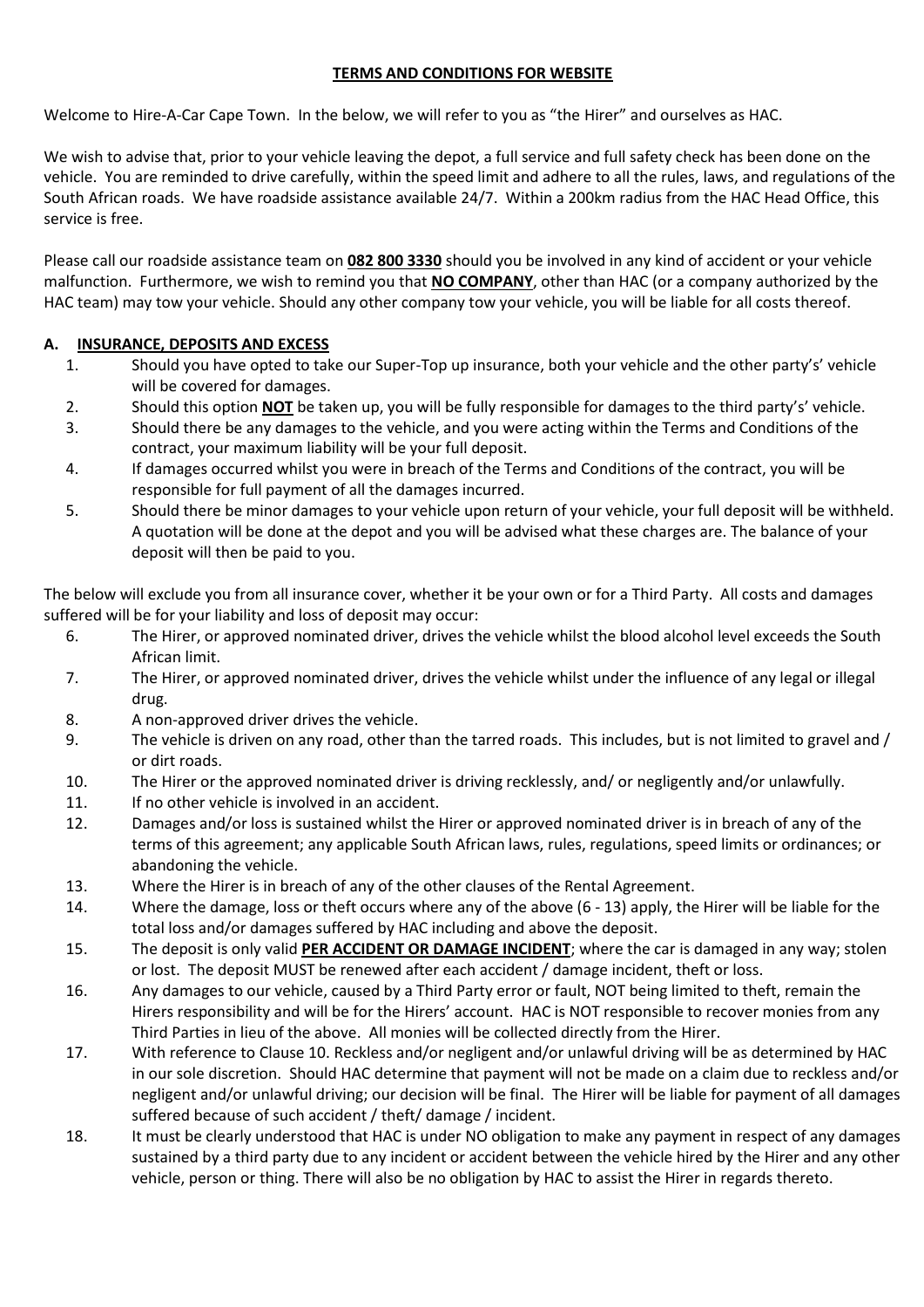## **19. DEPOSITS**

- 19.1 Deposit cover of R 4 000.00 is required for the Mazda's' and Ford Tracers.
- 19.2 Deposit cover of R 5 000.00 is required for the Kia Picanto, VW Chico Golf; Tata Indica; Toyota Tazz; Nissan Almera , Chev Aveo and VW Polo.
- 19.3 Deposit cover of R 9 000.00 is required for the Zafira;
- 19.4 Deposit cover of R 9 000.00 is required for the Mazda drifter and Ford Ranger.
- 19.5 Deposit cover of R 9 500.00 is required for the Tata D/Cab; Ford Ranger and Nissan Hardbody
- 19.6 If the Hirer is younger than 21, an extra fee is added to each deposit cover.
- 19.7 If there are two drivers on the vehicle, an extra R 1 000.00 is added to the deposit cover.
- 20. The Hirers' deposit will be withheld in the event of but not limited to:
- 20.1 The Hirer **fails to return the vehicle** to HAC at the expiration of the period of the hire or any lawful extension thereof.
- 20.2 The Hirer having **failed to pay HAC**, by the due date, all or any amounts payable by him/her as referred to in the Agreement or any lawful extension thereof.
- 20.3 Damage being sustained to the vehicle because of a collision occurring whilst the Hirer or approved nominated driver in an unlawful manner in contravention of any law.
- 20.4 The Hirer, or the approved nominated driver, having an endorsed drivers' license.
- 20.5 The Hirer, being a company or incorporated association and the vehicle being driven by any person, other than such person as nominated by said assocciation or business hiring the vehicle. Nomination of said driver must be in writing and delivered to HAC prior to entering into his agreement.
- 20.6 The vehicle is being driven by anyone under the age of 21, unless permission has been granted by HAC, in writing.
- 20.7 Damages sustained to the vehicle because of any nature of crime, political unrest, negligence, reckless endangerment, or mechanical negligence by the Hirer or approved nominated driver.

#### **B. DELIVERY, RETURNS AND EXTENSIONS**

- 1. HAC will deliver the vehicle to Cape Town International Airport, within business hours, Monday to Sunday. Alternatively, delivery will be the next morning, to your place of stay, also within business hours, Monday to Sunday.
- 2. Upon delivery of the vehicle, both the Hirer and the HAC Representative will check the vehicle for any damages. Both the Hirer and the HAC Representative will notate these damages on the damage report sheet, which has to be signed.
- 3. The Hirer needs to arrange for the vehicle to be checked, at the depot, 24 hours prior to departure / expiration of the hire period. The checking of the vehicle needs to be done within business hours, Monday to Sunday. Failure to do so may result in the full deposit being withheld. Once at the depot, the vehicle will be checked, should there be no damages; the deposit will be paid to the Hirers' bank account.
- 4. Upon returning of the vehicle, both the Hirer and the HAC Representative will again check the vehicle for any damages. Any new damages will be notated on the damage report sheet and again signed by both the Hirer and the HAC Representative.
- 5. An invoice will be issued to you, for any payment of damages. This invoice needs to be signed by both the Hirer and the HAC representative.
- 6. The vehicle is released to you with a maximum of a quarter tank of fuel and must be returned with the same amount of fuel in it. A R50.00 fuel admin fee will be charged if the vehicle is not returned with a quarter tank of fuel.
- 7. The vehicle is to be returned clean and neat, as it was delivered to them. Should the vehicle be dirty, a valet fee of up to R500.00 may be charged to the Hirer.
- 8. All late comers will be charged at R100.00 per hour or part thereof.
- 9. For "no-shows" on date of return, a "no show" admin fee of R350.00 will be charged to the Hirer. This charge will be over and above outstanding rental and damages incurred due to breach of contract and not returning the vehicle upon the arranged date.
- 10. Not returning the vehicle on the agreed date of return, will constitute illegal possession of the vehicle. HAC reserves the right to report the vehicle as stolen. Should any costs be incurred in recovering the vehicle and extra day's rental, this will be for the account of the Hirer.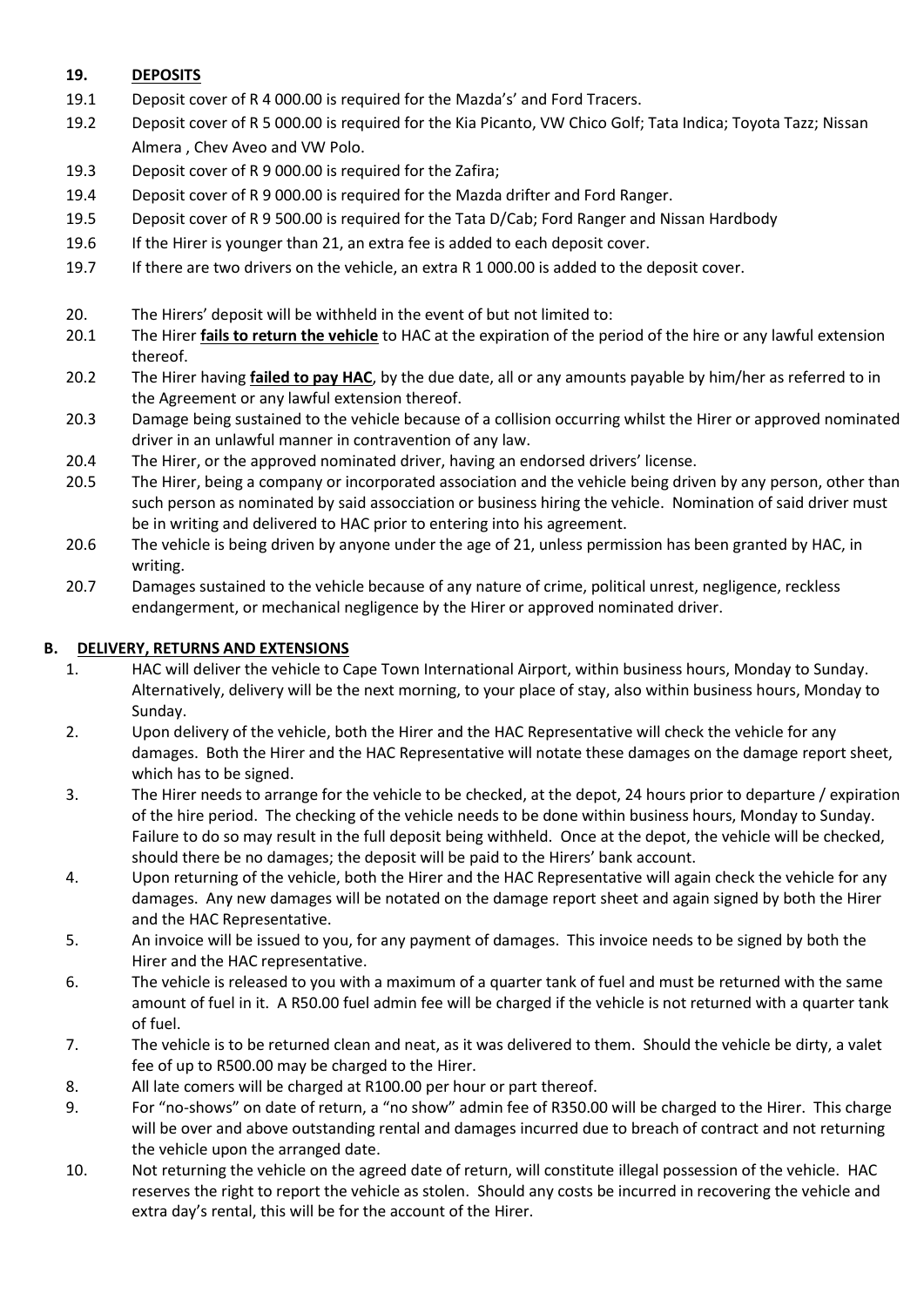# **EXTENSIONS**

- 11. All extensions to the rental period must be done so in writing, via email, within 2 (two) business days (Monday – Friday) prior to the original return date.
- 12. Should the Hirer not comply with the notification period, a fine of R500.00 may be charged.
- 13. In the event that HAC agrees to the car rental extension, the additional rental fee needs to be paid, over the counter, into our bank account at the nearest ABSA branch, 24 hours prior to original expiration of the original rental period. Proof of such payment needs to emailed to the office immediately after payment has been made.
- 14. A late payment fee of R350.00 will be charged should payment not be made timorously.
- 15. The extension of the original rental period is at the sole discretion of HAC and will only be considered subject to vehicle availability.

## **C. DRIVERS' LICENCES AND PASSPORTS**

- 1. The Hirer and approved additional driver / s confirms that the license presented to HAC is a valid, legitimate and legally obtained drivers' license and can be legitimately used within the Republic of South Africa.
- 2. Should HAC not be in possession of a valid driver's license, for any of the approved drivers', there is no insurance cover on the vehicle.
- 3. Should there be an incident or accident, without HAC having a legal drivers' license, the Hirer will be wholly and fully responsible for all costs and / or charges incurred.
- 4. Should the Hirer wish to add a driver during the course of the term, the nominated driver will only be authorized once HAC has received a copy of the valid drivers' license and passport and proof of payment for the additional driver.
- 5. The Hirer furthermore undertakes and warrants that he/she will not permit the vehicle to be driven by any person/s other than him/her and the approved nominated driver/s.

## **D. ACCIDENT OR BREAKDOWN PROCEDURE**

- 1. In the event of the Hirer or approved nominated driver is involved in any accident, incident, loss or theft of the vehicle, the procedures are as follows:
- 1.1 HAC is to be contacted immediately by phoning our 24 hour number on 082 800 3330 to advise of the incident.
- 1.2 A detailed report of the event, with photographs, needs to be forwarded via email to wpswiggins@gmail.com, within 24 hours of the event, accident or incident.
- 1.3 Names, addresses and contact details are to be obtained for all people involved and possible eyewitnesses.
- 1.4 The Hirer or approved nominated driver is NOT to admit any guilt responsibility or liability.
- 1.5 The incident / accident needs to be reported to the police within 24 hours.
- 1.6 An accident report needs to be completed at the Police Station. Once completed, the Police need to supply you with a case number BEFORE leaving the Police Station. The case number then needs to emailed to [wpswiggins@gmail.com](mailto:wpswiggins@gmail.com) and a text sent message immediately sent to our 24-hour mobile number – 082 800 3330.
- 1.7 The Police need to provide you with a copy of the report before you leave the Police Station. This must immediately be emailed to [wpswiggins@gmail.com.](mailto:wpswiggins@gmail.com)
- 1.8 Failure to provide the above information will result in the Insurance repudiating the claim. The Hirer will then be liable for all costs and expenses resulting from the incident, accident, or theft of the vehicle.
- **1.9 DO NOT GIVE YOUR CONTACT DETAILS TO THE POLICE. OUR 24-HOUR MOBILE MUST, AT ALL TIMES BE THE CONTACT NUMBER ON ALL DOCUMENTATION.**
- 1.10 Telephonic assistance will be provided for any breakdown / incident or accident outside the 200 km radius of the HAC Head Office.
- 1.11 Any costs incurred in getting the vehicle to the HAC Head Office, will be at the Hirers cost.
- 1.12 ONLY an HAC authorized company may tow the vehicle. Should this not be adhered to, the Hirer will be liable for costs thereof.
- 1.13 In the event of the vehicle having a flat tyre, the Hirer will remove the flat tyre, put on the spare wheel from the boot and have the flat tyre repaired, at his/her own cost. The repaired tyre will then be returned to the vehicle and the spare to the boot.
- 1.14 Should the tyre be irreparably damaged, replacing of the tyre will be for the cost of the Hirer.

## **E. TRAVEL FEES**

- 1. We offer 100 free kilometers per day or 2500 free kilometers per month.
- 2. Should your kilometers exceed the limit; each kilometer will be charged as per the individual class rates.
- 3. Unlimited kilometers are offered at a fee as per each vehicle category.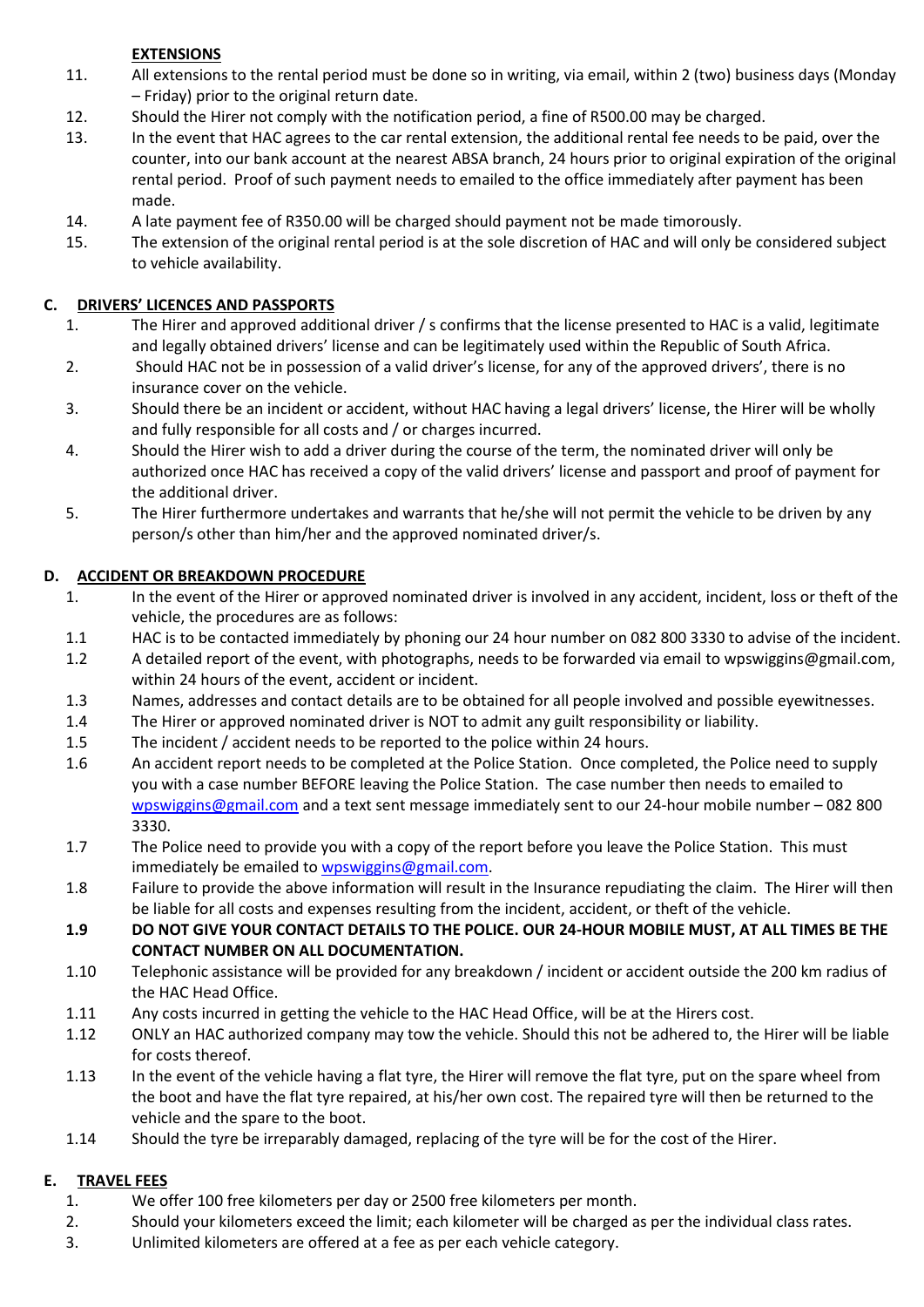- 4. The option to take up the unlimited kilometers needs to be indicated either on the booking or upon signing of the contract. NO late requests will be entered into.
- 5. Should the Hirer wish to travel further than the 200 km radius, written permission first needs to be obtained from HAC.
- 6. Non-disclosure of extended traveling may result in a penalty. This will include but is not limited to, the excess kilometer fee.
- 7. Should the Hirer travel further than the kilometers permitted and has an accident, incident, breakdown or the vehicle is stolen, the Hirer will be liable for all expenses incurred, over and above the deposit.
- 8. NO HAC vehicle is permitted to travel outside the borders of the Republic of South Africa.

## **F. IMPORTANT INFORMATION**

- 1. The Hirer indemnifies and will not hold HAC responsible for any claims resulting from the use of the vehicle.
- 2. In the event of the vehicle being damaged, the negligence of the Hirer shall be deemed the sole cause of such damage and the Hirer will be held responsible for all damages, expenses, compensation, and costs payable to HAC.
- 3. The Hirer shall be liable for any damages or theft claimed in respect of the vehicle for whatsoever reason and howsoever arising
- 4. The Hirer shall be obliged to pay the full amount of damages sustained by HAC because of such damage or theft, in the event of the vehicle being damaged to such an extent that it shall be uneconomical to repair.
- 5. The Hirer shall be obliged to pay the rental at the rate as discussed, in respect to the vehicle until the value of the vehicle, in its damaged state be established to the satisfaction of HAC. The Hirer will thereupon be liable to pay HAC the difference between the value of the vehicle, at the time of hiring the vehicle, by the Hirer and the assessed value of the vehicle as herein referred.
- 6. The Hirer is responsible for observing the roadworthy conditions of the vehicle throughout the rental period. Should there be any defects and / or malfunctions from an accident or wear and rear or any other malfunctions or happenings, which render the vehicle un-roadworthy for any reason whatsoever, the Hirer, must immediately refrain from using the vehicle.
- 7. HAC will not be responsible for any accidents/injuries/damages that are resultant from the Hirer driving an unroadworthy vehicle.
- 8. HAC will not be liable for any loss or damage to any property left or transported in or on the vehicle, irrespective of whether or not the loss or damage resulted from our negligence.
- 9. The Hirer hereby assumes full responsibility of such loss or damage and waives all claims against HAC arising there from. The Hirer agrees to indemnify HAC in respect of all claims arising there from.
- 10. The client is responsible to maintain and regularly check the oil and water levels and the tyre pressure.
- 11. HAC will only repair / replace any malfunctioning part(s) and restore the vehicle to a roadworthy condition, provided the vehicles un-roadworthy condition is NOT as a result of the breach by the Hirer in terms of the Rental agreement.
- 12. The towing of an HAC vehicle that has not been authorized by HAC directly, AND confirmed **via text from 082 800 3330** will be for the Hirers own account.
- 13. NO ONE may drive the vehicle EXCEPT for the Hirer and approved additional driver.
- 14. It is the Hirers responsibility to inform the approved additional driver/s of all the Terms and Conditions laid out in this document. The Hirer remains fully liable for any loss or damages as laid out in the contract, regardless of whether the Hirer is responsible or not.
- 15. Both the Hirer and the approved nominated driver shall be jointly and severally liable for all payments due to HAC in terms of the contract and Terms and Conditions.
- 16. A new contract will HAVE to be entered into should the Hirer, for any reason whatsoever need / want to "opt out" of the contract prior to expiration of the originally booked term. The contract can, under NO circumstances be transferred to the Approved Nominated driver or any other person.
- 17. HAC reserves the right to enter into a new contract and may insist on the vehicle being returned to our Head Office immediately.
- 18. Should it become apparent to HAC that the Hirer has absconded, the deposit will be withheld, and all damages will be for the approved nominated driver or other drivers' cost.
- 19. NO refunds are given for early termination of the contract. HAC reserves the right to offer a credit for the next time the Hirer may require a vehicle.
- 20. The odometer on the vehicle shall be deemed to record accurately, the distance covered by the Hirer. Should the odometer, for whatsoever reason, cease to operate efficiently or at all, the Hirer must notify HAC immediately.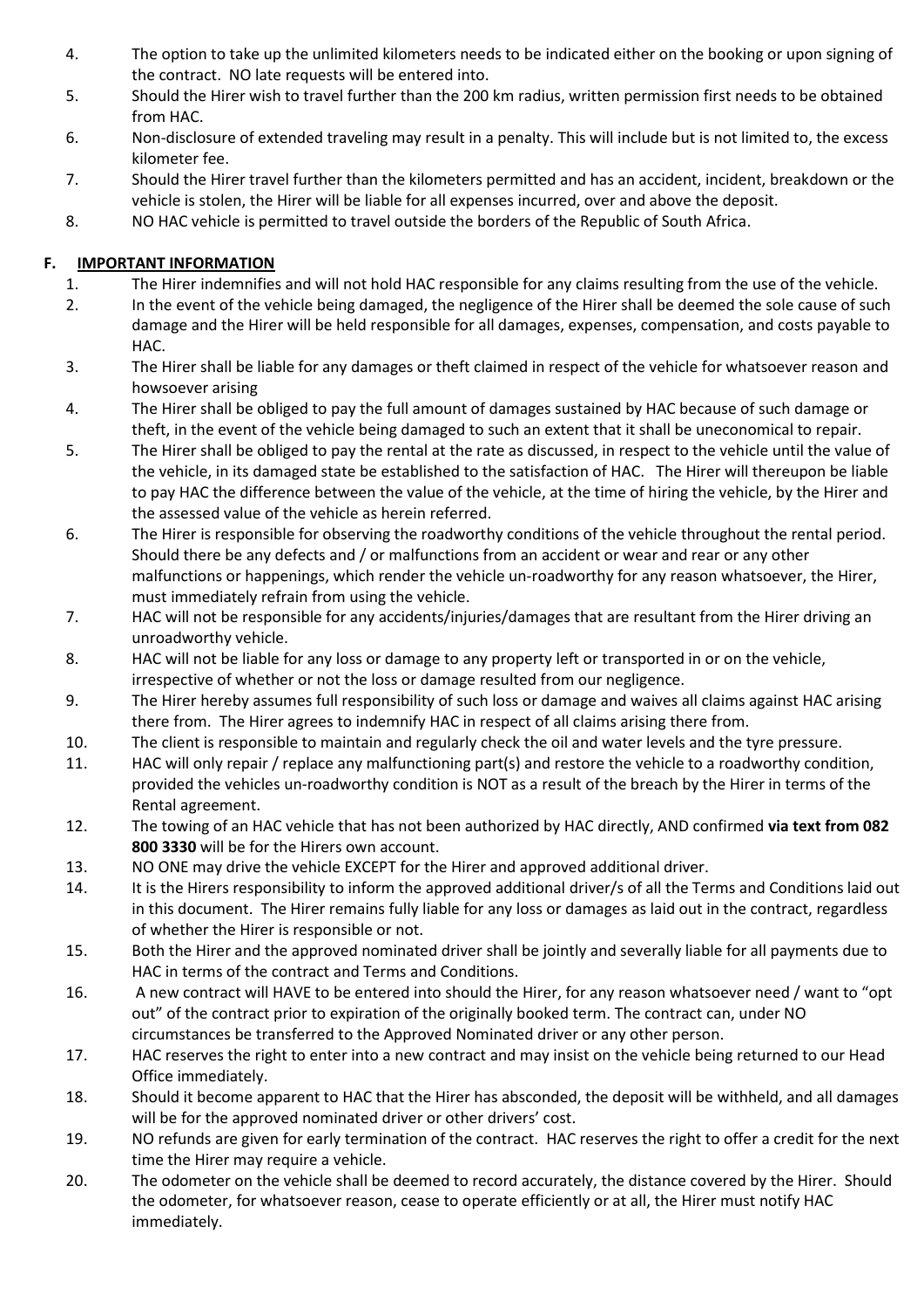- 21. Should the odometer cease to operate efficiently, or at all, the Hirer shall furnish HAC with full particulars regarding to the use, which the vehicle has been put to. This includes, but is not limited, to the distance covered during the period of the hire, subsequent to the breakdown of the odometer, immediately upon the return of the vehicle to HAC. Such distance shall be reasonably assessed by HAC.
- 22. The Hirer furthermore must immediately inform HAC and return the vehicle to the HAC Head Office, in the event of the odometer ceasing to function efficiently or at all for any reason whatsoever.
- 23. Should any person have tampered with the odometer seals during the period of the hire or extension thereof or the odometer ceases, for any reason other than mechanical breakdown. In such event the Hirer shall pay the sum or R6.00 per km to HAC upon demand as and from the time when the vehicle was delivered by HAC to the Hirer, up to the time when the vehicles was returned to the HAC head office.
- 24. In the event of the vehicle, being returned to HAC and it appears that repairs of whatsoever nature are to be done to the vehicle; HAC shall cause the repairs to be effected and shall have the right to hold the Hirer liable for the cost thereof. In such an event, the hire of the vehicle shall be deemed to continue, until the date upon which the repairs are completed. The Hirer shall be obligate to pay HAC the basic rental from the time of delivery to the vehicle until the date aforementioned.
- 25. The Hirer of the vehicle shall under no circumstance whatsoever be deems to be the agent or employee of HAC.
- 26. In the event of the Hirer affecting any repairs to the vehicle, whether it be himself or him authorizing any other person to affect said repairs, prior to receiving written authority from HAC, the cost of such repairs shall be borne by the Hirer.
- 27. The Hirer will not sub-let the vehicle to any other person.
- 28. The Hirer or any other person will not use the vehicle for racing or high-risk activity, towing, rallying or in competitions of any kind.
- 29. The Hirer will not use the vehicle to transport any passengers for a reward or in the manner, which is likely to damage the vehicle or carriage.
- 30. The Hirer will not use the vehicle in any high-risk areas or where there are incidents of civil unrest or into any informal settlements.
- 31. The Hirer undertakes that the vehicle will not be used outside the borders of the Republic of South Africa. Failure to comply will constitute a breach of agreement, resulting that the Hirers deposit will be forfeited. NO EXCEPTIONS WILL BE MADE.
- 32. The Hirer warrants that any authorized person whose blood alcohol concentration exceeds the South African legally permitted limit will not drive the vehicle. Furthermore the hirer undertakes that no authorized person will drive the vehicle whilst under the influence of intoxicating liquor or narcotics (be it legal or illegal)
- 33. The Hirer undertakes that he/she and all authorized drivers will have a valid drivers' license and will comply with all applicable laws and in all respects with the provisions of this agreement.
- 34. If the vehicle is driven by anyone other than the Hirer or authorized additional driver/s, the Hirer shall remain liable for all his obligations in terms of this agreement and he/she shall be liable to pay Hire-A-Car as if he/she had been the driver.
- 35. The Hirer undertakes to report, immediately any breakdown; collision in which it is involved; or theft of the vehicle.
- 36. The Hirer shall not convey articles in the vehicle, which may cause damage to upholstery or any part of the vehicle.
- 37. The Hirer undertakes to return the vehicle to the HAC head office for lubrication and service, every 5000km's or every 60 days (whichever comes first); after delivery of the vehicle.
- 38. Alternatively, the Hirer shall satisfy HAC that the service, if any, has been affected at a reputable garage and the cost of the service and any materials used in connection hereto will be entirely borne by the Hirer.
- 39. The Hirer acknowledges that the vehicle is complete with a spare wheel, jack, and a wheel brace. Should the vehicle be returned without said items, the Hirer will be charged for the replacing of said items.
- 40. HAC shall not be obliged to place another vehicle at the disposal of the Hirer in the event of the vehicle being damaged, stolen, or rendered unfit for use. The Hirer shall forfeit the deposit should the above events occur.
- 41. In the event that HAC does decide to replace the vehicle, a new deposit will be required, prior to delivering the new vehicle.
- 42. The Hirer undertakes that the vehicle will only be driven on properly constructed roads and NOT on sand, marsh, bog or any other surface not specifically designed for the use of road traffic. Any damages as a result hereof will be charged to the Hirer.
- 43. HAC may at its sole discretion, terminate this agreement at any time, by notifying the Hirer either verbally or in writing. The Hirer shall return the vehicle to the HAC Head Office with immediate effect. The obligations of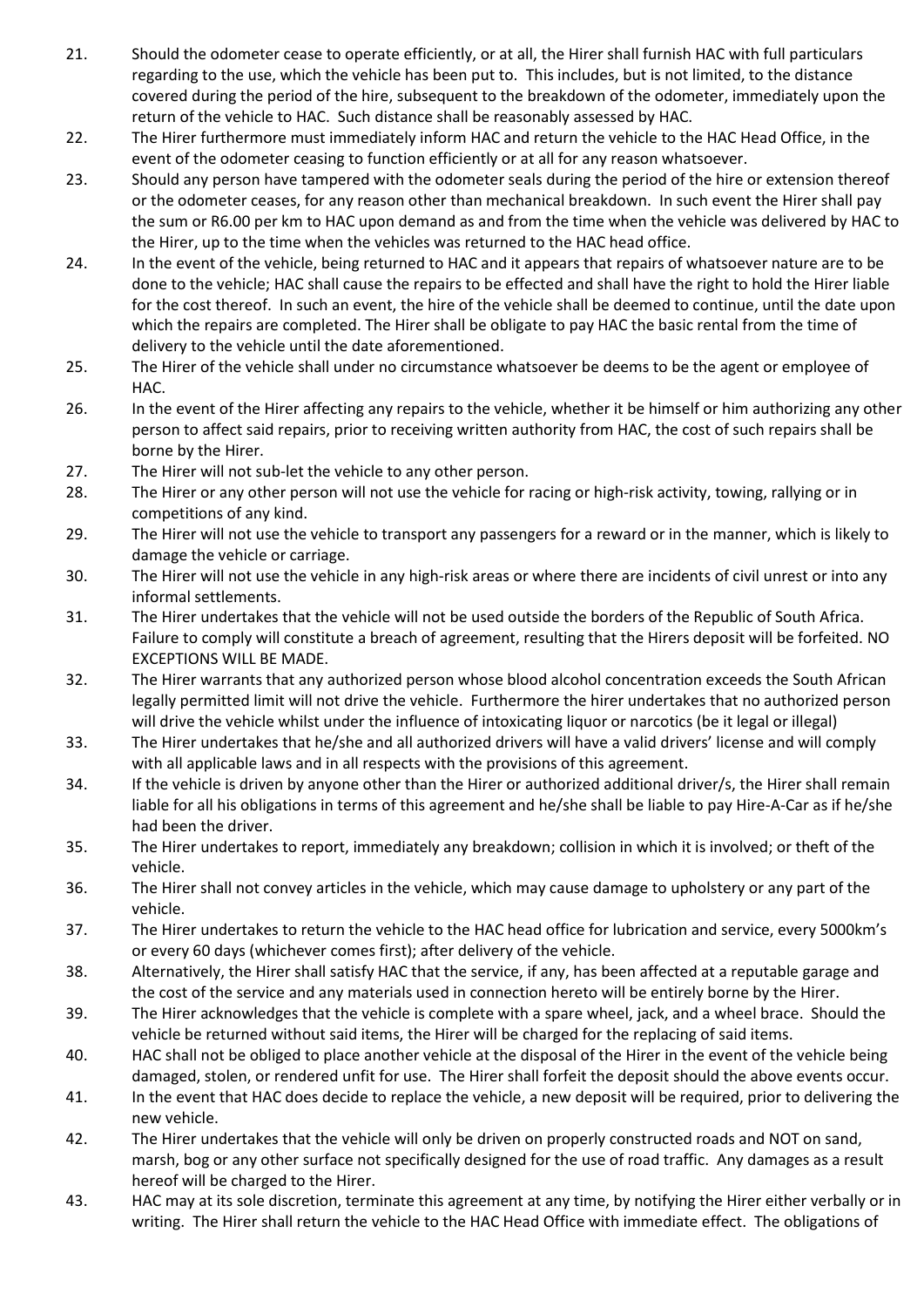the Hirer and the rights of HAC under this agreement shall continue in effect until the vehicle has been returned to the HAC Head Office and the Hirer has complied with all his/her obligations.

- 44. Any indulgency by HAC shall be entitled at all times, notwithstanding such indulgencies or non-enforcement to call upon the Hirer to comply with any of the terms and conditions hereof and takes the necessary legal steps to enforce compliance therewith.
- 45. In the event of complaints being received of reckless or dangerous driving, the Hirer will be advised both vie a text message as well as via email. The agreement may be terminated with immediate effect and the Hirer will return the vehicle to the HAC Head Office within 4 hours of notification hereof.
- 46. The Hirer warrants and represents that all statement contained in this Agreement are true and correct and that his agreement is entered into on the faith of the truth of every particular so warranted and represented.

# **G. ADDITIONAL CHARGES**

- 1. NO stickers may be removed from the rental vehicle. There will be a R500.00 replacement fee for each sticker that has been removed.
- 2. NO stickers, other than those of HAC are permitted on the vehicle. A removal fine of R500.00 will be charged for each sticker that has been illegally put on the vehicle.
- 3. Mechanical breakdown calls out charges are free (within the 200km radius). However all other call out charges will be charged at R500.00 per call out and R5.00 per km. (EG. Keys locked in the car, flat battery, flat tyre, etc).
- 4. In the event of the vehicle being returned dirty, and not in the same condition as was delivered to him/her, a minimum valet/cleaning fee of R500.00 may be charged.
- 5. HAC vehicles are only allowed to be driven on tarred roads. Hirers will be liable for a minimum fee of R500.00 for dust and gravel road driving as well as the full costs to cover any damages resulting from driving on these surfaces.
- 6. Approved Nominated drivers will be charged a minimum once of fee of R350.00 per driver (or as per individual class rates).
- 7. The Hirer hereby undertakes to pay interest at the rate of 30% (thirty per cent) per annum to HAC upon demand, in respect of all overdue amounts payable in terms of this Agreement from the date upon which such amount became due and payable, until date of payment.
	- a. **LATE RENTAL PAYMENT**: The Hirer herby undertakes to go onto a daily rental rate as specified on the website, for each day that the rental payment is late. At HAC's discretion, an admin fee of R350.00 may be charged.
- 8. Any discount offered on the contract falls away if the car is damaged or abused or if the account is not settled in full.
- 9. Orders or vouchers offered in payment are accepted, only on condition that the Hirer takes joint responsibility for the full payment.
- 10. The Hirer shall be liable for all costs, disbursements and other charges incurred by HAC, should HAC have to institute an action against the Hirer. This Includes but is not limited to the generality of the afore going legal costs on the scale as between the Attorney and the Own Client, tracing charges, collection commission and any other commissions.

## **H. TRAFFIC FINES, OFFENCES AND PENALTIES**

- 1. The Hirer is liable for payment of all traffic fines (speeding or parking), offences, and E-Toll charges that occur during the time he/she is in possession of the vehicle.
- 2. Parking tickets, which a traffic officer generally places on the front windshield, is required to be paid within 24 hours of receiving this violation. Proof of payments need to be forwarded to the HAC email address: [wpswiggins@gmail.com](mailto:wpswiggins@gmail.com) as soon as payments have been made.
- 3. An additional R150.00 per fine, is payable by the Hirer.
- 4. Speeding fines are all deemed as reckless driving.
- 5. Fines where the speed exceeds 20 kilometers per hour or more above the speed limit will be charged to the Hirer at R500.00 penalty per offence.
- 6. Fines where the speed exceeds 30 kilometers per hour or more above the speed limit will be charged to the Hirer at R1000.00 penalty per offence.
- 7. Traffic fines that result in an immediate Summons to Court (Non-Admission of Guilt) penalty of R2000.00 in addition to the fine will apply.
- 8. HAC will not be responsible for any contravention of any laws, whether traffic or otherwise or for any traffic fines incurred by the Hirer while in possession of the vehicle. The Hirer thereby selects domicilum citande at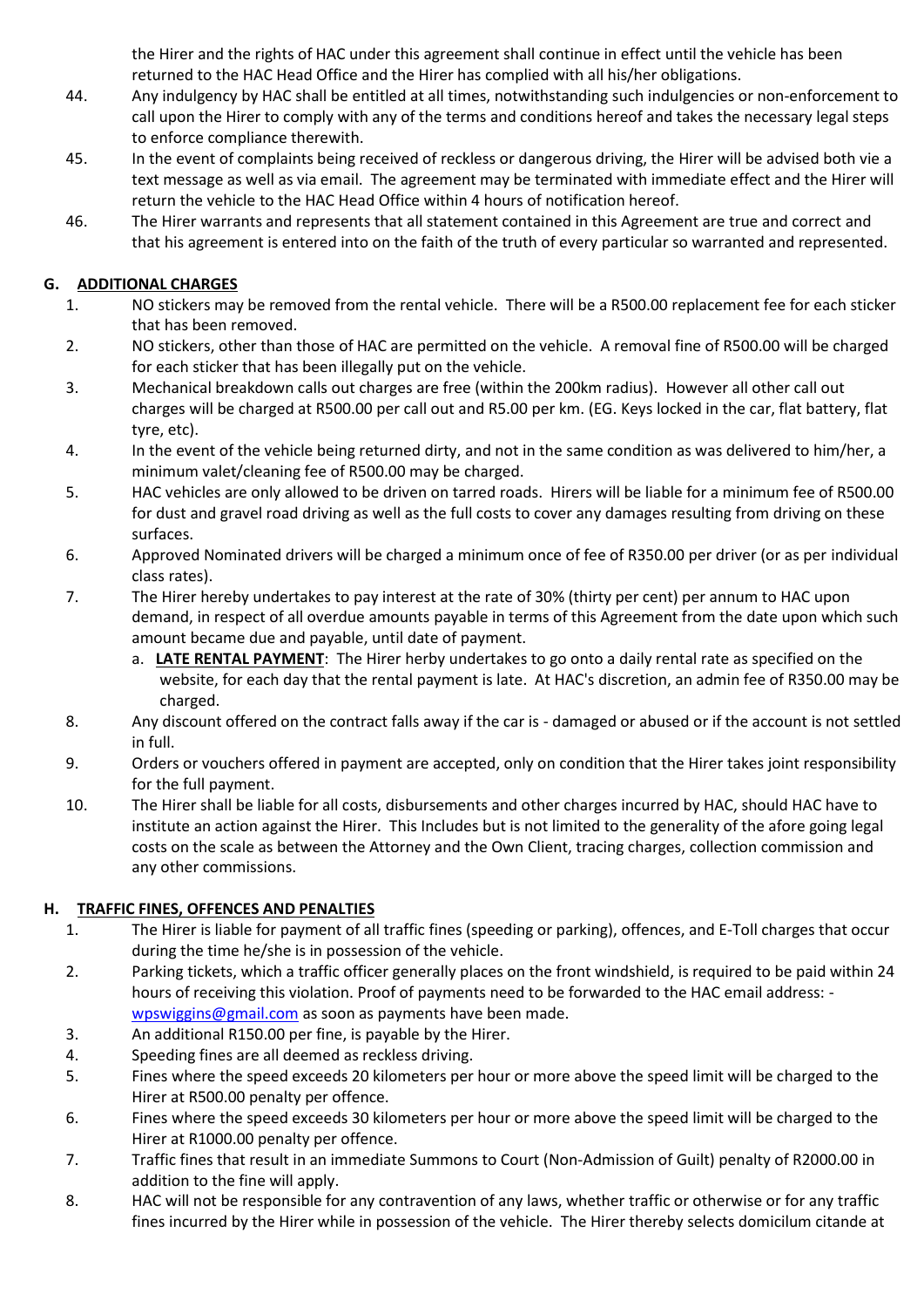executandi for service of all notices and/or legal processors arising out of this agreement at anyone of the Hirers' addresses referred to on the face of this agreement.

# **I. CANCELLATION OF THE RENTAL AGREEMENT**

- 1. Premature cancellation of the contract will result in a penalty that will be charged at either:
	- a. An admin fee of R1000.00, IN ADDITION TO 20% of the full / total quoted amount.
	- b. The period of the original booking will revert to the relevant daily rate of the vehicle booked.
- 2. It is explicitly noted that there will be NO refunds on early returns for the balance of the rental period. (Refer to Clause G)

## **J. GENERAL CLAUSES**

- 1. In this Agreement, "Business Day" means any day other than a Saturday, Sunday or statutory public holiday in the Republic of South Africa.
- 2. Interest shall accrue on all amounts owing under this agreement, including capitalized interest, at the Prime Rate plus 2% (two per cent) compounded monthly in arrears from (and including) from the date on which such amount became due. "Prime Rate" means the prime lending rate expressed as a percentage per annum calculated daily and compounded monthly in arrears on the basis of a 365 day year as quoted by any bank from time to time and certified by any manager of that bank, on the basis that the appointment, qualification and authority of the signatory of such certificate need to be proved.
- 3. This agreement will in all respects be governed by and construed in accordance with the laws of South Africa. HAC shall be entitled, although not obligated, to institute all or any proceedings against the Hirer in connection the this Rental Agreement in the Cape Town Magistrates Court and the Hirer hereby consents to and submits to the jurisdiction of that court.
- 4. A certificate issued by an authorized person of HAC, as to any indebtedness of the Hirer in terms of this Rental Agreement; or any other fact relating to this agreement shall be prima facie evidence of the Hirers indebtedness to HAC hereunder and/or such other fact for the purpose of provisional sentence or summary judgment proceedings or for any other purpose.
- 5. Each clause, sub-clause and sentence of this Rental Agreement shall be severable, the one from the other. If any of these clauses or sentences are found to be defective or unenforceable, for any reason, by any competent court, then the remaining clauses, sentences and sub-clauses shall be and continue to be of full force and effect.
- 6. HAC shall be entitled to cede, delegate, assign, or transfer any of its rights and/or obligations in terms of this agreement or any part thereof to any third party. Such assignment or transfer shall be deemed complete and enforceable with effect from the date upon which a notice in writing signed by both the RAC and the assignee/transferee attesting to such assignment is delivered to the customer.
- 7. The Hirer shall **NOT** be entitled to cede, delegate, assign, or transfer any of his rights and/ or obligations in terms of this agreement to any person.
- 8. This agreement constitutes the whole agreement between the parties in relation to the subject matter thereof and supersedes any other discussions, agreements and or understanding regarding the subject matter hereof. No party shall accordingly be bound by any undertaking, representation, warranty or promise not recorded therein.
- 9. No variation of, addition to, consensual cancellation of or waiver of any right arising in terms of this agreement shall be of any force or effect unless it is reduced to writing and signed by a duly authorised representative of each of the parties.
- 10. No relaxation, indulgence or extension of time granted by HAC, to the Hirer shall be construed as a waiver of any of HAC's rights in terms hereof; or a substitution of a new contract in place of an old one, of any of the terms of the agreement or stop HAC from enforcing strict and punctual compliance with the terms of this agreement.
- 11. This Rental Agreement may be signed in one or more counterparts, ALL of which shall be considered the same agreement and shall become effective when each of the parties to this agreement has signed a counterpart.
- 12. During the rental period, including any extension thereof, the vehicle may NOT be used:
	- a. To convey passengers, or goods for payment.
	- b. To tow any other vehicle.
	- c. For sport or
	- d. In contravention of any law in the Republic of South Africa.
- 13. The Hirer agrees to keep the vehicle properly locked at all times and is to ensure that the keys are under his/her control at all times.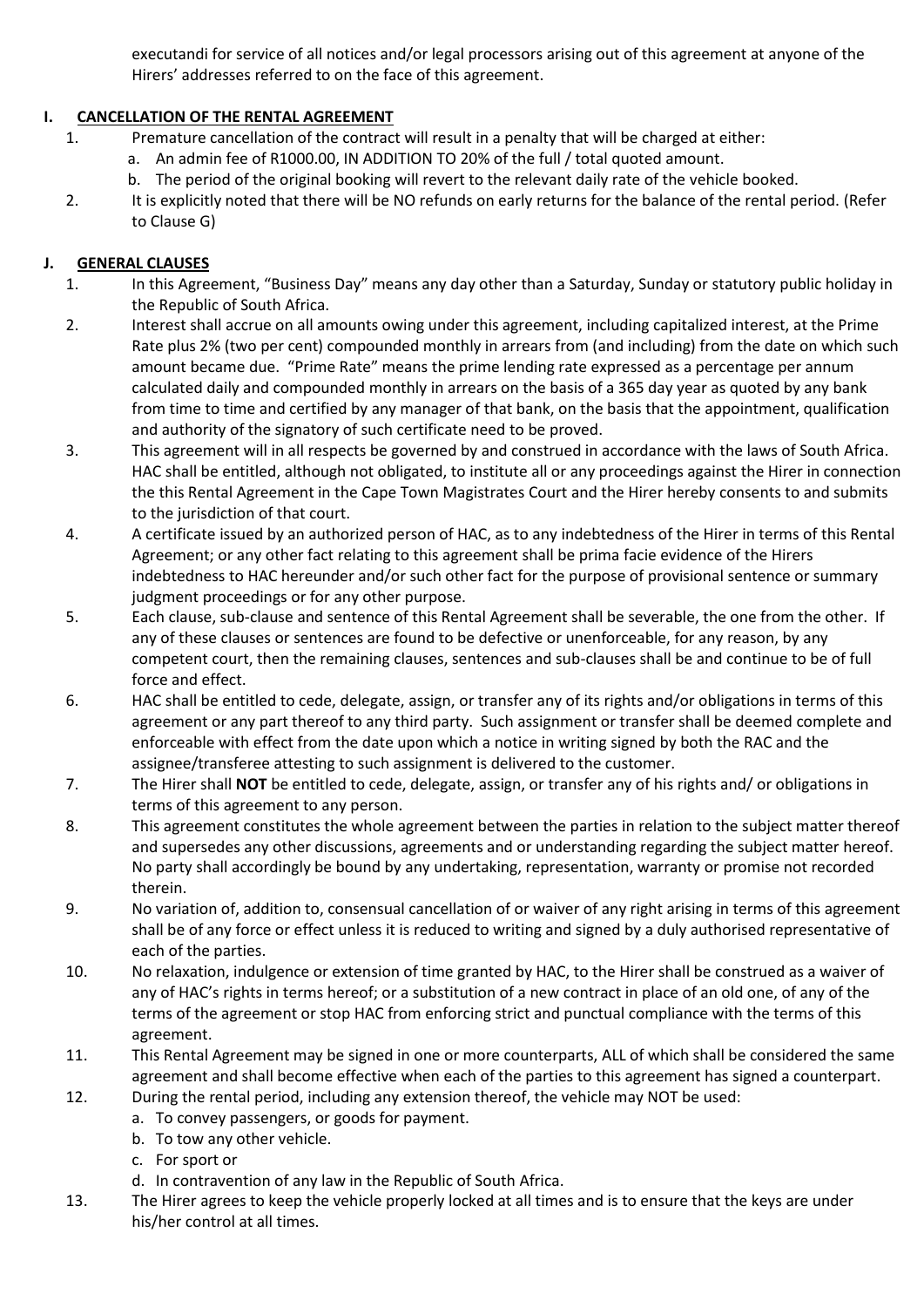- 14. HAC will be entitled to conduct a credit check and/or a criminal check on the Hirer. HAC will be entitled to record any defaults in payments due on this agreement with any / all of the credit agencies in The Republic South Africa in which case HAC will not be liable for any consequences of such disclosure on the Hirer.
- 15. HAC is entitled to disclose any information obtained as a result of the entering into, or breach, of the Rental Agreement, whether personal or otherwise to any person, and is entitled to use all information at its disposal for purposes of tracing and recovering the vehicle if it is not returned to HAC at the agreed time.
- 16. The parties hereby consent the jurisdiction of any Magistrates Court having jurisdiction over the person or the Hirer within the Republic of South Africa in respect of any proceeding which may arise under this agreement, notwithstanding the fact that the subject matter or cause of action would otherwise be beyond the jurisdiction of such Court.
- 17. HAC shall not be responsible for contravention of any laws, whether traffic or otherwise, or for any traffic fines incurred by the Hirer while in possession of the vehicle. The Hirer thereby selects domicilum citande at executandi for service of all notices and / or legal processor arising out of this Agreement at anyone of the Hirers' address referred to on the face of this Agreement.
- 18. The Hirer hereby warrants and undertakes that he/she has obtained the necessary authority Motor Carrier Transportation Certificate Exemption from the Local Road Transport Board; or any authority concerned to lawfully utilize the vehicle hereby by him, for the purpose to which he/she intends putting and actually uses the vehicle, in so far as such Motor Carrier Transportation Certification Exemption or Authority may be necessary in the event of the Hirer not first having obtained with persons concerned for the Contravention by the Hirer of any laws or regulations occasioned by the use of the vehicle by the Hirer.

# **K. INDEMNITY AND RISK**

- 1. Save for Misconduct, the Hirer indemnifies and holds HAC harmless against all liabilities, damages, costs and expenses howsoever incurred or suffered by the Hirer or any Third Party:
	- a. During the period of the Rental Agreement or
	- b. During any extension thereof or
	- c. Arising out of the Hirers' use or possession of the vehicle at any time.
- 2. In this Rental Agreement, "Misconduct" shall mean any willful or intentional act to harm the Hirer, including gross negligence, by an employee or meme of HAC – and it is the only exception to the indemnity contained in this clause.
- 3. HAC is further indemnified and held harmless for any action taken, or procedures followed, by virtue of reliance placed on information obtained from the Hirer or its representative or any Third party.
- 4. Without limiting the generality of Clause K1, which will take precedence over this clause, the Hirer notes that he/she is responsible to abide by terms of this Rental Agreement and has indemnified HAC against any claims made due to, or during, lack of compliance with the terms of this Rental Agreement for any reason whatsoever.
- 5. Notwithstanding anything to the contrary contained herein and to subject to an act of Misconduct on the part of HAC, the Hirer enters into this Agreement and rents the vehicle at his/her own risk. The Hirer shall bear all risk howsoever arising through and out of the operation of this Rental Agreement and/or the Hirers use of the vehicle.
- 6. HAC shall NOT be liable for any loss, prejudice, injury or damage howsoever caused or sustained, whether in contract or violation of the law, whether arising directly, indirectly, or consequentially to the action of HAC.
- 7. HAC shall further not be liable for any indirect or consequential loss arising out of this Rental Agreement.
- 8. The Hirer is bound by the terms of this Rental Agreement whether he / she was driving the vehicle or not.
- 9. The Hirer indemnifies and holds harmless HAC against all claims of whatever nature and howsoever arising which may be made against HAC resulting from the use of the vehicle or the manner in which it is driven when it is the possession of the Hirer, including claims which may be attributed to the acts of missions HAC. In the event of the vehicle being damaged, other than as a result of any collision with any other vehicle; the negligence of the Hirer shall be deemed the sole cause of such damage. The Hirer will be held responsible for all damages, expenses, compensation, and costs payable to HAC, unless the Hirer can establish that the cause of such damage is not attributed to his / her negligence.

# **L. CREDIT CARD AUTHORISATION**

- 1. Prior to release of the vehicle to the Client, an authorization must be signed by the Hirer giving HAC permission to debit any amount due, in terms of the Agreement, including but not limited to amounts to cover damages to the vehicle, fines, breach of contract and all other payments that are payable to HAC in terms hereof.
- 2. If the deposit is paid by means of a credit card, and the rental period extends 30 days, another authorization will be obtained from the bank on the  $29<sup>th</sup>$  day, to ensure the deposit is still covered.
- 3. Should the block, for any reason whatsoever not be authorised, the Hirer is to pay the deposit, in cash, within 12 hours. Failure to do so will result in the Hirer having no insurance cover and all costs that may be incurred in this period, will be for sole expense of the Hirer.